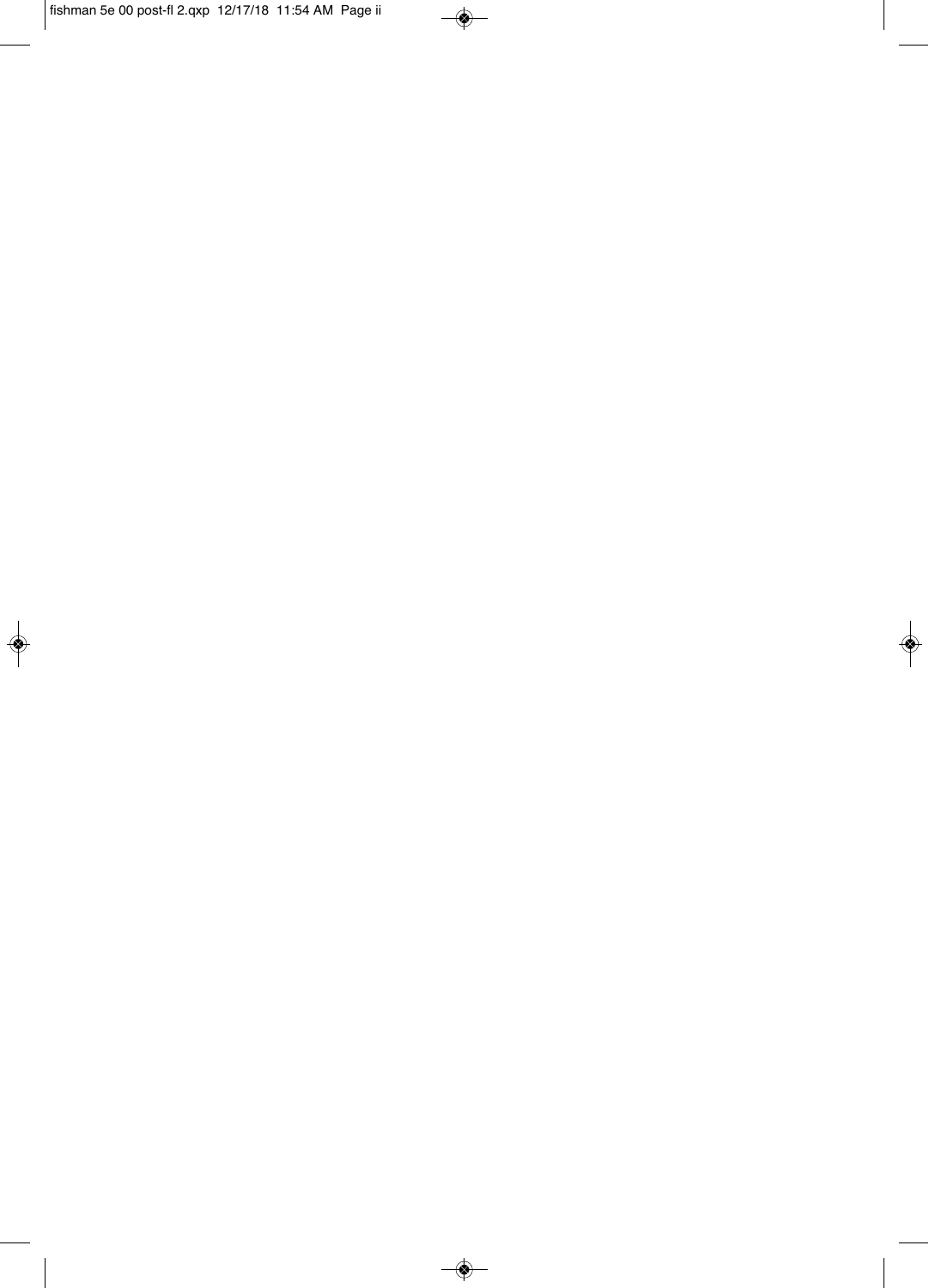## **A Student's Guide to Hearsay**

FIFTH EDITION

**Clifford S. Fishman**

PROFESSOR OF LAW THE CATHOLIC UNIVERSITY OF AMERICA LAW SCHOOL



Carolina Academic Press Durham, North Carolina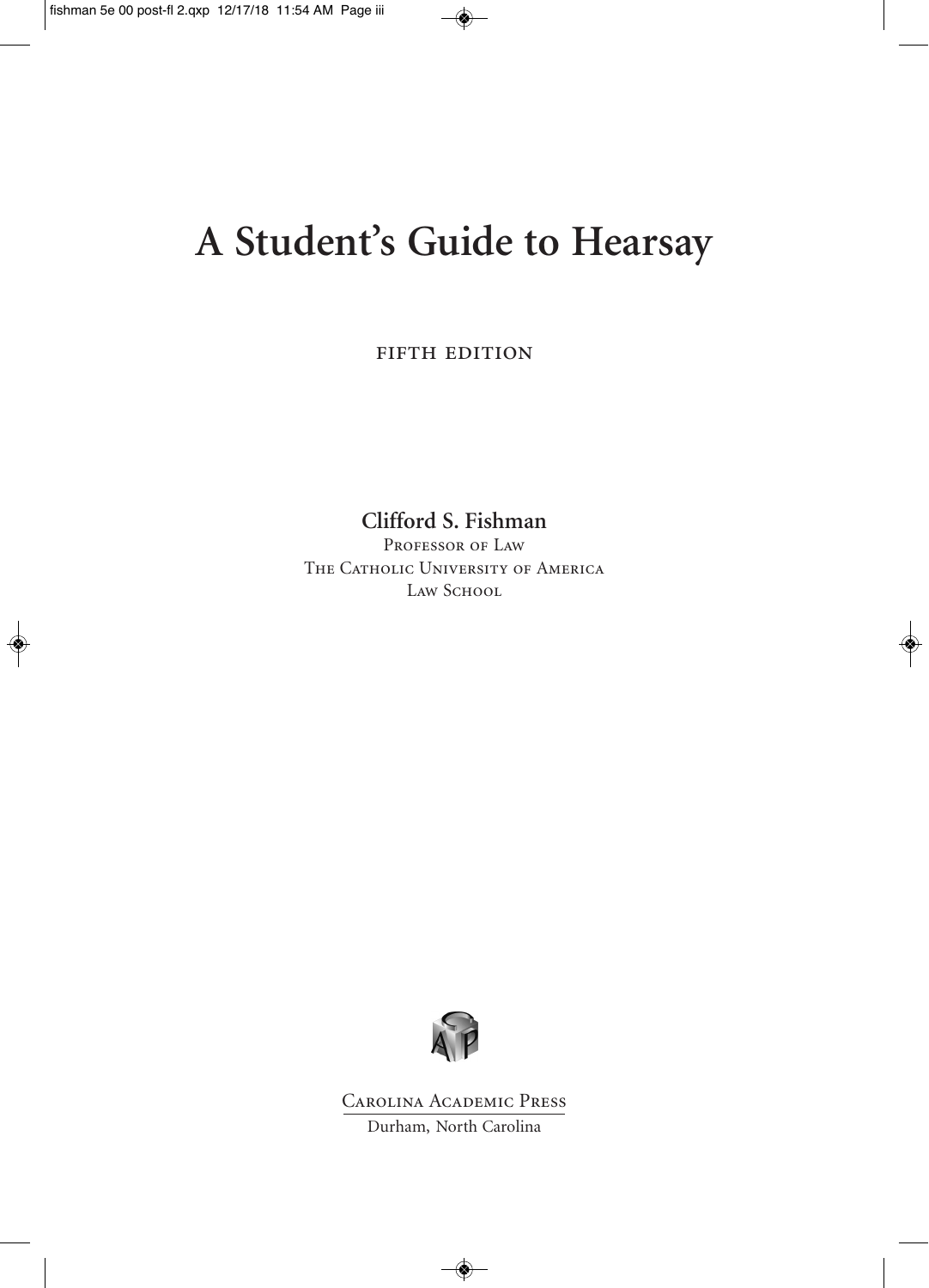Copyright © 2019 Clifford S. Fishman All Rights Reserved

ISBN 978-1-5310-1272-4 eISBN 978-1-5310-1273-1 LCCN 2018952166

Carolina Academic Press, LLC 700 Kent Street Durham, North Carolina 27701 Telephone (919) 489-7486 Fax (919) 493-5668 www.cap-press.com

Printed in the United States of America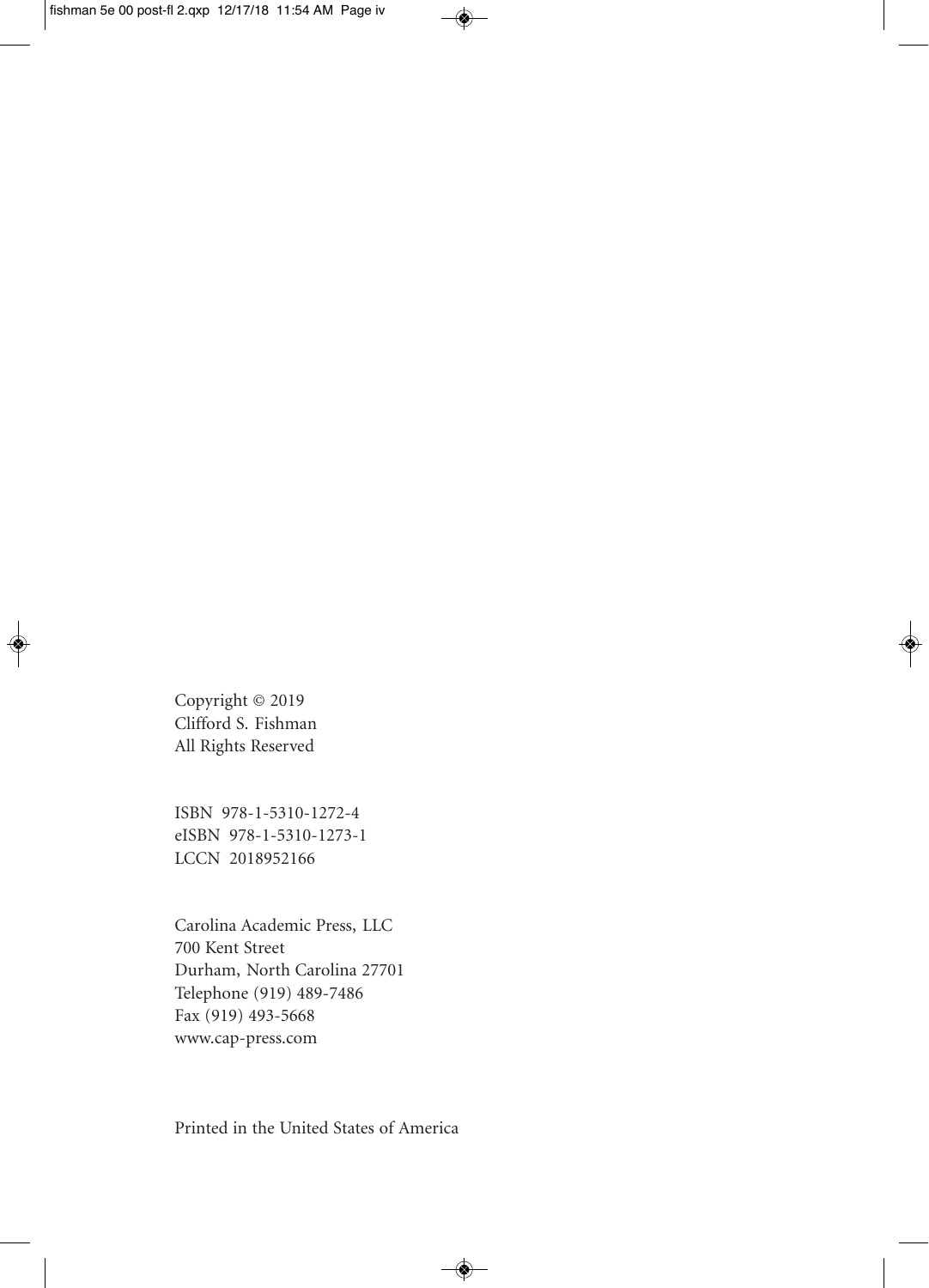#### **Dedication**

This book is dedicated, in ascending order of importance, to:

- 1. My colleagues and friends at the Catholic University of America Law School.
- 2. My evidence students, who for the past 41 years have helped me learn how to teach, and therefore how to write about, the law of evidence.
- 3. Betty; Rebecca, Brian, Sam, Yael and Jonah; Sarah, Luke, and Orion.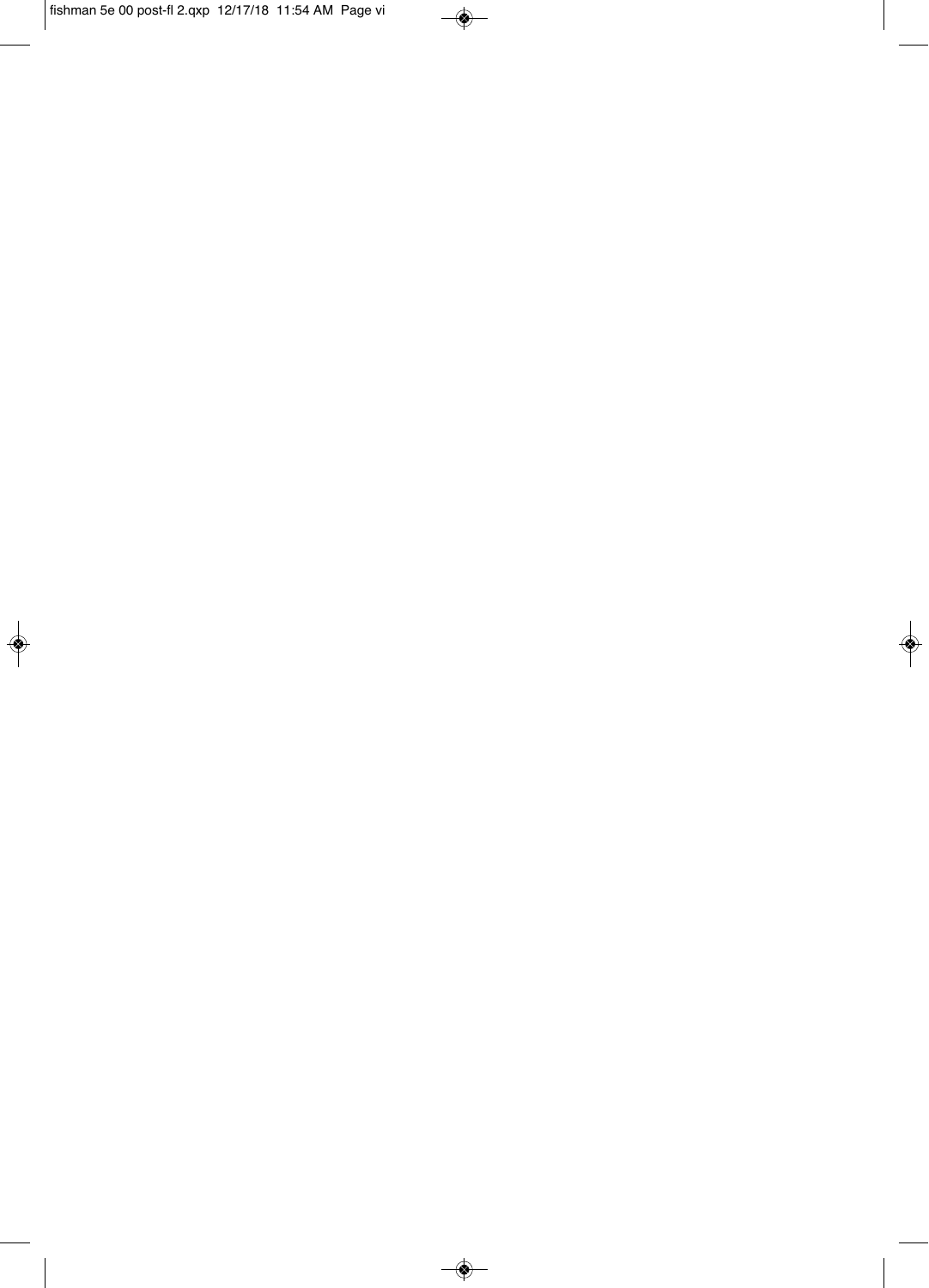### **Table of Contents**

| Preface                                                   | X1X            |
|-----------------------------------------------------------|----------------|
| Chapter $1 \cdot$ The Hearsay Rule and Its Rationale      | 3              |
| § 1.1 Introduction                                        | 3              |
| § 1.2 Question                                            | $\overline{4}$ |
| § 1.3 Testimonial Inferences                              | $\overline{4}$ |
| § 1.4 Rationale behind the Hearsay Rule                   | 5              |
| § 1.5 The Hearsay Rule                                    | 6              |
| § 1.6 The Federal Rules of Evidence; Legislative History  | 6              |
| Chapter 2 · Defining and Recognizing Hearsay              | 9              |
| Part A: Introduction                                      | 9              |
| § 2.1 In General                                          | 9              |
| § 2.2 The Basic Definition of Hearsay; "Declarant"        | 9              |
| § 2.3 A Note on Vocabulary; Common Abbreviations          | 12             |
| Part B: "Out-of-Court"                                    | 13             |
| § 2.4 "A Statement That the Declarant Does Not Make While |                |
| Testifying at the Current Trial or Hearing"               | 13             |
| § 2.5 Questions                                           | 13             |
| Part C: "Statement"                                       | 14             |
| § 2.6 In General                                          | 14             |
| § 2.7 Individual Declaration or Narration as a Whole      | 15             |
| § 2.8 Assertive Speech                                    | 16             |
| § 2.9 Non-Assertive Speech                                | 16             |
| § 2.10 Implied Assertions                                 | 16             |
| § 2.11 Questions                                          | 19             |
| § 2.12 The Written Word                                   | 20             |
| § 2.13 Questions                                          | 20             |
| § 2.14 Assertive and Non-Assertive Conduct                | 21             |
| § 2.15 Questions                                          | 22             |
| § 2.16 Photographs, Films, Videos                         | 25             |
| § 2.17 Questions                                          | 25             |
| § 2.18 Silence                                            | 27             |
| § 2.19 Non-Human "Declarants"                             | 27             |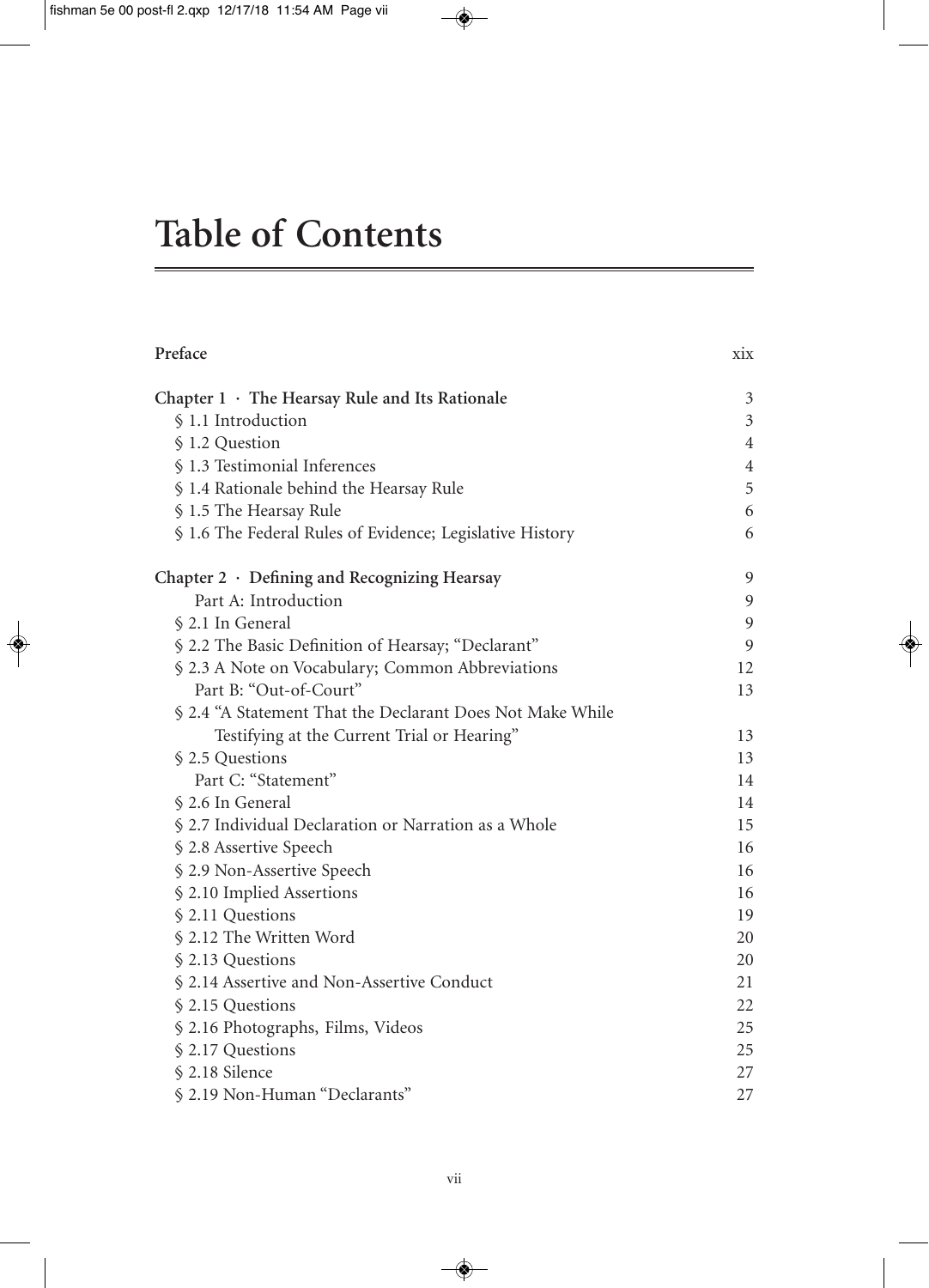| Part D: "Offer[ed] in Evidence to Prove the Truth of the Matter           |    |
|---------------------------------------------------------------------------|----|
| Asserted in the Statement"                                                | 28 |
| 1. Overview                                                               | 28 |
| § 2.20 Introduction                                                       | 28 |
| § 2.21 Questions                                                          | 30 |
| § 2.22 "Reconstructing" the Testimony                                     | 31 |
| 2. Categories of Non-Hearsay                                              | 31 |
| § 2.23 In General                                                         | 31 |
| § 2.24 Mental State                                                       | 32 |
| § 2.25 Mental State as Element of Crime, Claim, or Defense                | 32 |
| § 2.26 Mental State: Relevant Facts Inferrable from Someone's             |    |
| State of Mind                                                             | 33 |
| § 2.27 Mental State: Declarant's State of Mind                            | 33 |
| § 2.28 Questions                                                          | 34 |
| § 2.29 Mental State: To Show Declarant's Knowledge                        | 35 |
| § 2.30 Question                                                           | 35 |
| § 2.31 Mental State: To Show the Effect on the Hearer                     | 36 |
| § 2.32 Mental State, Effect on Hearer: Statements Made to the             |    |
| Defendant                                                                 | 36 |
| § 2.33 Questions                                                          | 36 |
| § 2.34 Mental State, Effect on Hearer: Why the Police Acted               | 38 |
| § 2.35 Mental State, Effect on Hearer: Civil Cases                        | 39 |
| § 2.36 Verbal Acts; "Operative Legal Facts"                               | 39 |
| § 2.37 Questions                                                          | 41 |
| § 2.38 Verbal Parts of Acts                                               | 41 |
| § 2.39 Questions                                                          | 42 |
| § 2.40 "Res Gestae"                                                       | 43 |
| Part E: Statements That Are Relevant for Both a Hearsay and               |    |
| Non-Hearsay Purpose; Fed. R. Evid. 105 and Fed. R. Evid. 403              | 43 |
| § 2.41 In General                                                         | 43 |
| § 2.42 Questions                                                          | 45 |
| Chapter $3 \cdot$ Exceptions to the Hearsay Definition, Exceptions to the |    |
| Hearsay Rule; Courtroom Procedures; and Few Other                         |    |
| <b>Matters</b>                                                            | 47 |
| Part A: Exceptions, Exceptions, Exceptions                                | 47 |
| § 3.1 Introduction                                                        | 47 |
| § 3.2 Exceptions to the Rule; Exceptions to the Definition                | 47 |
| [1] Rules 803 and 804                                                     | 47 |
| [2] Rule 807                                                              | 48 |
| [3] Rule $801(d)$                                                         | 48 |
| § 3.3 Applying the 37 Exceptions: Questions                               | 48 |
| Part B: Procedural Matters                                                | 49 |
| § 3.4 Introduction                                                        | 49 |
|                                                                           |    |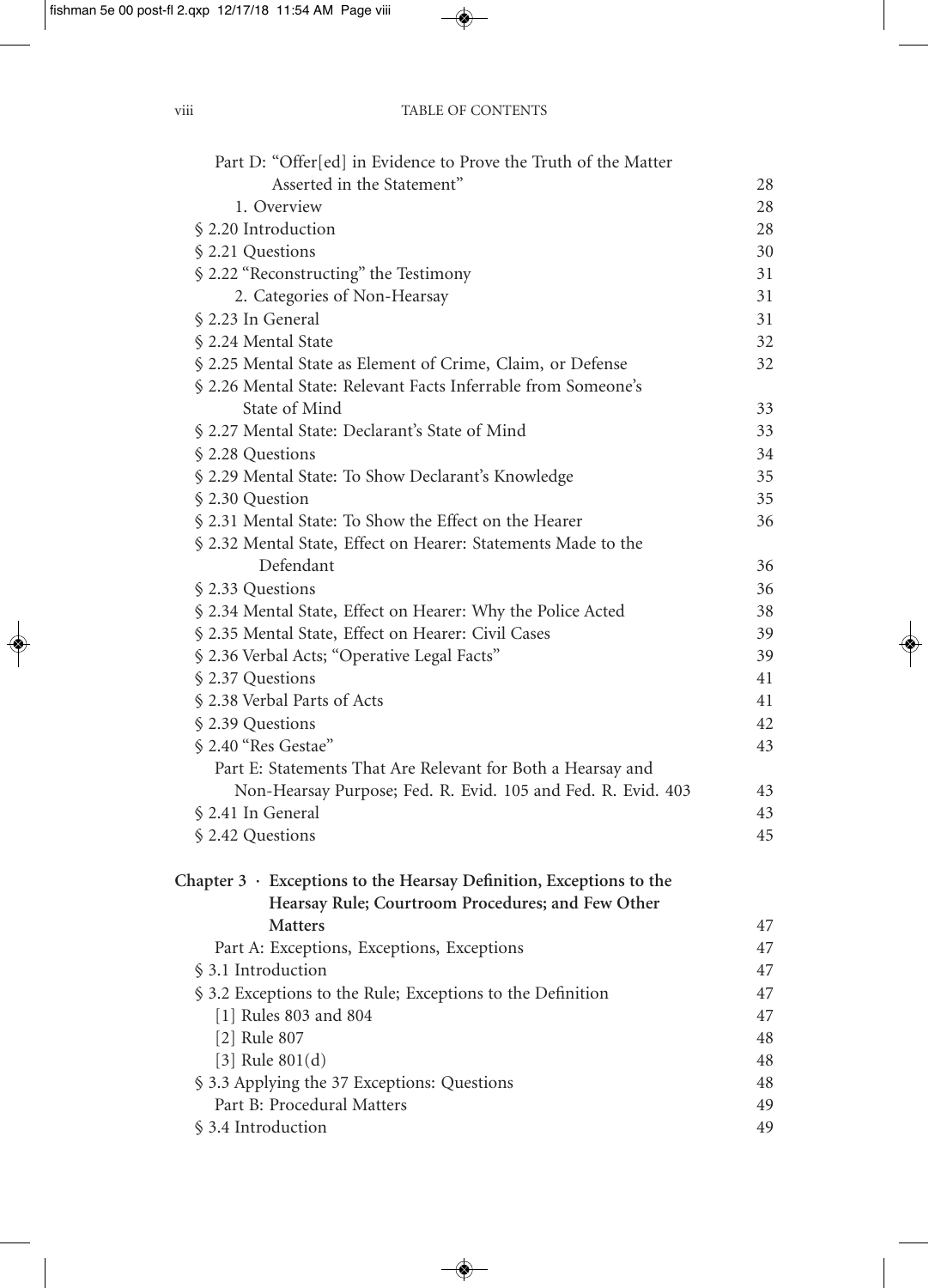| § 3.5 Procedure; Burden of Proof; Fed. R. Evid. 104(a)                   | 49 |
|--------------------------------------------------------------------------|----|
| § 3.6 Order of Proof; Conditional Admissibility; Motion to Strike        | 50 |
| § 3.7 Motion for a Directed Verdict                                      | 51 |
| § 3.8 An Objection Is Overruled; What Can the Adverse Party Do           |    |
| to Challenge the Evidence? Fed. R. Evid. 104(e)                          | 52 |
| § 3.9 Conditional Admissibility vs. Conditional Relevance                |    |
| (Fed. R. Evid. 104(b))                                                   | 54 |
| Part C: A Few Other Matters                                              | 56 |
| § 3.10 Hearsay and the Grand Jury                                        | 56 |
| § 3.11 Sixth Amendment Confrontation Clause                              | 58 |
| Chapter $4 \cdot$ Exceptions to the Hearsay Definition: Prior Statements |    |
| by Witnesses, Rule $801(d)(1)$                                           | 59 |
| Part A: Overview                                                         | 59 |
| § 4.1 In General                                                         | 59 |
| § 4.2 "Witness; Subject to Cross-Examination"                            | 59 |
| § 4.3 "Meaningful Cross-Examination"; United States v. Owens             | 60 |
| § 4.4 Proving That the Declarant Made the Statement                      | 60 |
| § 4.5 Sixth Amendment Confrontation Clause                               | 60 |
| Part B: Prior Inconsistent Statements - Sworn and Unsworn                | 60 |
| § 4.6 Prior Inconsistent Unsworn Statements: Rule 613                    | 60 |
| § 4.7 Question                                                           | 63 |
| § 4.8 Prior Inconsistent Sworn Statements: Rule $801(d)(1)(A)$           | 64 |
| § 4.9 "Witness"; "Subject to Cross-Examination"                          | 65 |
| § 4.10 "Inconsistent"                                                    | 65 |
| § 4.11 Questions                                                         | 65 |
| § 4.12 "Proceeding"                                                      | 67 |
| § 4.13 Procedure                                                         | 68 |
| Part C: Prior Consistent Statements to Rebut Charges of Witness          |    |
| Misconduct                                                               | 69 |
| § 4.14 Prior Consistent Statements Generally                             | 69 |
| § 4.15 Questions                                                         | 69 |
| $$4.16$ Rule $801(d)(1)(B)$                                              | 69 |
| $$4.17$ Rule $801(d)(1)(B)(i)$ : Rationale and Requirements              | 70 |
| § 4.18 "Witness"; "Subject to Cross-Examination"                         | 71 |
| § 4.19 "Consistent"; Prior Oath Not Required                             | 71 |
| § 4.20 "Recently Fabricated" or Prompted by "a Recent Improper           |    |
| Influence or Motive"                                                     | 71 |
| § 4.21 Questions                                                         | 72 |
| § 4.22 Rebutting the Accusation: "Recent"; U.S. v. Tome                  | 74 |
| § 4.23 Questions                                                         | 74 |
| § 4.24 Procedure and Tactics                                             | 75 |
| § 4.25 Fed. R. Evid. $801(d)(1)(B)(ii)$ : Prior Consistent Statements    |    |
| to Rebut Other Attacks on the Declarant's "Credibility"                  | 75 |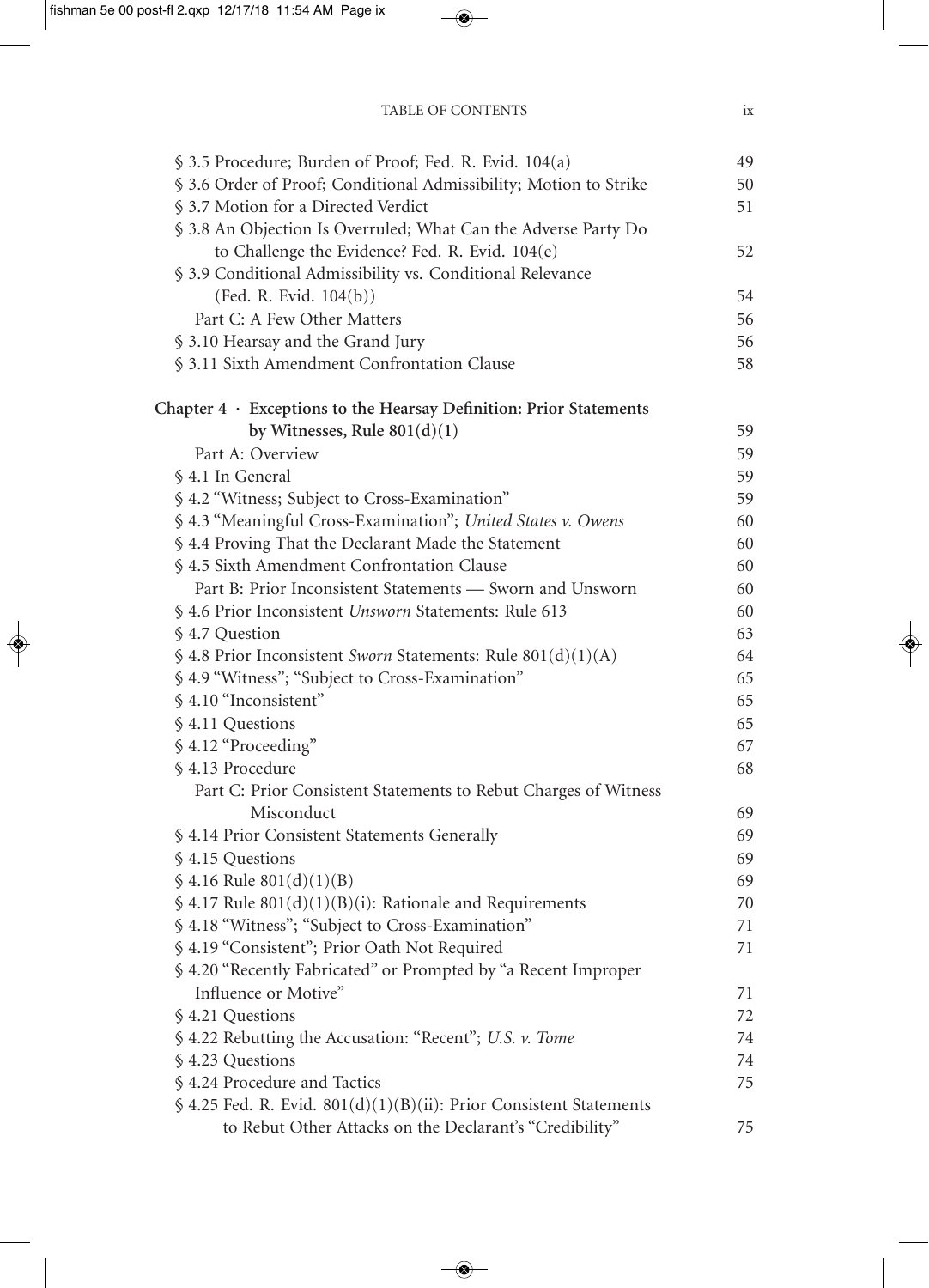| § 4.26 Questions                                                     | 76  |
|----------------------------------------------------------------------|-----|
| Part D: Statements of Prior Identification of a Person               | 79  |
| $$4.27$ Rule $801(d)(1)(C)$                                          | 79  |
| § 4.28 "Perceived" and "Identified"                                  | 80  |
| § 4.29 Declarant Testifies, Is Subject to Cross-Examination          | 81  |
| § 4.30 Procedure                                                     | 81  |
|                                                                      |     |
| Chapter $5 \cdot$ Exceptions to the Hearsay Definition: Opposing     |     |
| Party's Statement, Rule 801(d)(2)                                    | 83  |
| Part A: "Opposing Party's Statement"                                 | 83  |
| $$5.1$ Overview of Rule $801(d)(2)$                                  | 83  |
| Part B: Rule 801(d)(2)(A): "The Party's Own Statement"               | 84  |
| § 5.2 In General                                                     | 84  |
| § 5.3 Questions                                                      | 85  |
| § 5.4 "Opposing Party" ("Party-Opponent")                            | 87  |
| § 5.5 Questions                                                      | 88  |
| § 5.6 Defining "Opposing Parties" in Criminal Cases                  | 89  |
| § 5.7 Proving the Party Made the Statement                           | 89  |
| § 5.8 "Representative Capacity"                                      | 89  |
| § 5.9 Sixth Amendment Confrontation Clause                           | 90  |
| § 5.10 Other Objections                                              | 90  |
| § 5.11 Questions                                                     | 90  |
| Part C: Rule $801(d)(2)(B)$ : Adopted Statements                     | 91  |
| § 5.12 In General                                                    | 91  |
| § 5.13 Expressed Adopted Statements                                  | 91  |
| § 5.14 Implicitly or Tacitly Adopted Statements                      | 92  |
| § 5.15 Conversations Among a Group                                   | 93  |
| § 5.16 Constitutional Issues in Criminal Cases                       | 93  |
| § 5.17 Sixth Amendment Confrontation Clause                          | 94  |
| § 5.18 Questions                                                     | 94  |
| Part D: Rule $801(d)(2)(C)$ : Statements by a Party's Authorized     |     |
| Spokesperson                                                         | 95  |
| § 5.19 In General                                                    | 95  |
| § 5.20 Proving Declarant Was an Authorized Spokesperson              | 96  |
| § 5.21 Questions                                                     | 97  |
| § 5.22 Sixth Amendment Confrontation Clause                          | 99  |
| Part E: Rule 801(d)(2)(D): Statements by a Party's Agent or Employee | 99  |
| § 5.23 In General                                                    | 99  |
| § 5.24 "Agent or Employee"                                           | 100 |
| § 5.25 Burden of Proof; Evidence to Be Considered                    | 101 |
| § 5.26 Questions                                                     | 101 |
| § 5.27 Statements by Government Agents                               | 105 |
| § 5.28 Question                                                      | 105 |
| § 5.29 Sixth Amendment Confrontation Clause                          | 106 |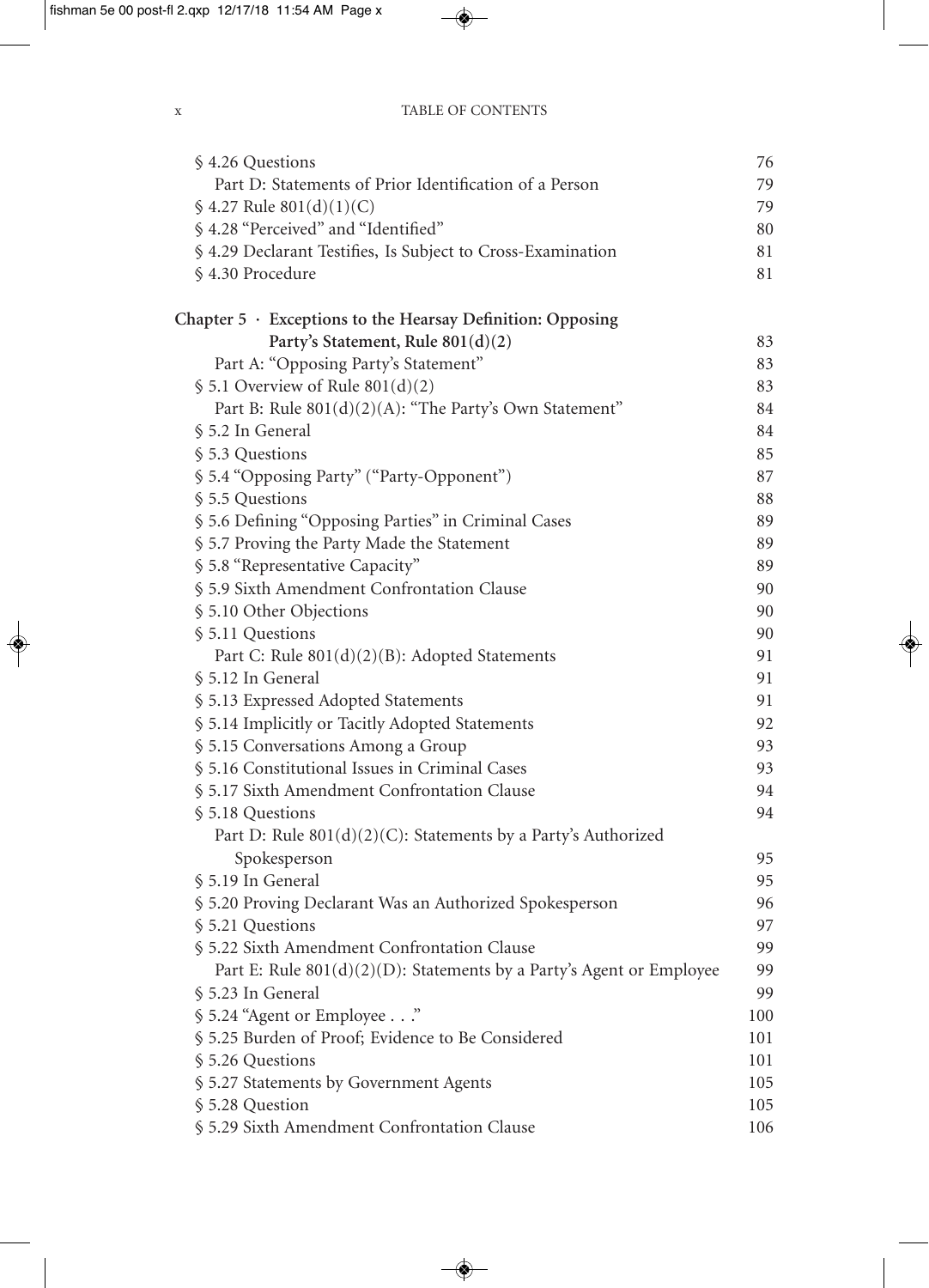| Part F: Rule $801(d)(2)(E)$ : Statement by a Party's Co-Conspirator    | 106 |
|------------------------------------------------------------------------|-----|
| § 5.30 In General                                                      | 106 |
| § 5.31 Prerequisites to Admissibility                                  | 107 |
| § 5.32 Procedural Issues                                               | 109 |
| § 5.33 Evidence to Be Considered; "Bootstrapping"; "Independent        |     |
| Evidence" Requirement                                                  | 109 |
| § 5.34 Prosecutor's Burden of Proof                                    | 110 |
| § 5.35 Order of Proof                                                  | 111 |
| § 5.36 Conditional Admissibility: Procedure                            | 111 |
| § 5.37 Sixth Amendment Confrontation Clause                            | 112 |
| § 5.38 Miscellaneous Co-Conspirator Statement Issues                   | 112 |
| § 5.39 Questions                                                       | 112 |
| Chapter $6 \cdot$ Hearsay and the Sixth Amendment Confrontation Clause | 117 |
| § 6.1 Introduction                                                     | 117 |
| § 6.2 Don't Blame Me!                                                  | 118 |
| § 6.3 Author's Web Site                                                | 118 |
| § 6.4 Statements Offered for Non-Hearsay Purposes                      | 119 |
| § 6.5 The Ohio v. Roberts Approach to the Confrontation Clause         | 119 |
| § 6.6 Crawford v. Washington                                           | 119 |
| § 6.7 Defining "Testimonial": "Solemn Declaration"                     | 120 |
| § 6.8 Subsequent Supreme Court Confrontation Clause Decisions;         |     |
| Lots of Dicta                                                          | 121 |
| § 6.9 Statements to Non-Government Officials                           | 123 |
| § 6.10 "Primary Purpose" Test; "Interrogation"; "Conversation"         | 123 |
| § 6.11 Testimonial Statements: Satisfying the Confrontation Clause     | 124 |
| § 6.12 Nontestimonial Hearsay: Davis v. Washington;                    |     |
| Wharton v. Bockting                                                    | 124 |
| § 6.13 Summary So Far: Your Confrontation Clause Check List            | 125 |
| § 6.14 The Provisions Covered Thus Far                                 | 127 |
| [1] Rules $801(d)(1)(A)$ , $801(d)(1)(B)$ , $801(d)(1)(C)$             | 127 |
| [2] Rules $801(d)(2)(A)$ , $801(d)(2)(B)$                              | 127 |
| [3] Rules $801(d)(2)(C)$ , $801(d)(2)(D)$                              | 128 |
| [4] Rule $801(d)(2)(E)$                                                | 128 |
| Chapter $7 \cdot$ Exceptions to the Hearsay Rule: Preliminary Matters; |     |
| Multiple Hearsay; Credibility and Impeachment                          | 129 |
| § 7.1 Introduction                                                     | 129 |
| § 7.2 The Requirement of First-Hand Knowledge                          | 129 |
| § 7.3 Hearsay Within Hearsay: Fed. R. Evid. 805                        | 131 |
| § 7.4 Assessing Credibility                                            | 132 |
| § 7.5 Impeaching and Defending the Hearsay Declarant:                  |     |
| Fed. R. Evid. 806                                                      | 133 |
| § 7.6 Admissibility Determined by Other Rules                          | 135 |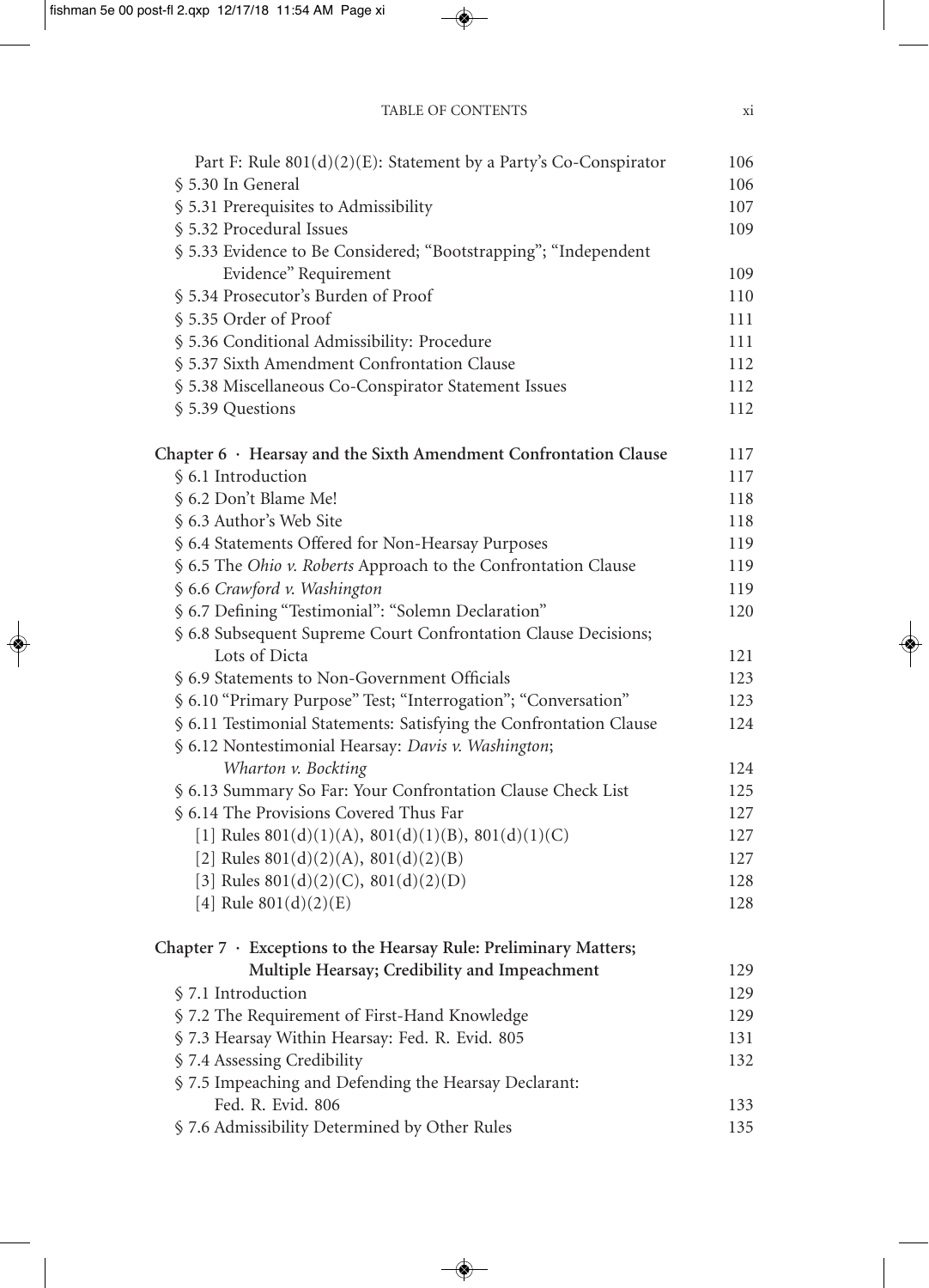| Chapter 8 · Rule 803: The "Regardless of Whether the Declarant Is       |     |
|-------------------------------------------------------------------------|-----|
| Available as a Witness" Exceptions: Common (Mostly) Oral                |     |
| Statements, Rules 803(1)-803(4)                                         | 137 |
| Part A: "Regardless of Whether the Declarant Is Available as a Witness" | 137 |
| § 8.1 In General                                                        | 137 |
| Part B: Spontaneous Statements: Rules 803(1)-803(2)                     | 139 |
| § 8.2 In General                                                        | 139 |
| § 8.3 First-Hand Knowledge Requirement                                  | 141 |
| § 8.4 Trustworthiness or Reliability of the Statement;                  |     |
| Self-Serving Statements                                                 | 142 |
| § 8.5 Nature of Event or Condition; Effect on Declarant                 | 143 |
| § 8.6 Subject Matter of the Statement                                   | 143 |
| § 8.7 Spontaneity; Passage of Time between the "Event or                |     |
| Condition" and Declarant's Statement                                    | 144 |
| § 8.8 Questions                                                         | 145 |
| § 8.9 Sixth Amendment Confrontation Clause: Crawford                    | 147 |
| § 8.10 Confrontation Clause: Davis v. Washington: Calls to 911;         |     |
| Crime-Scene Questioning by the Police; "Primary                         |     |
| Purpose" Test                                                           | 147 |
| § 8.11 Confrontation Clause — Questioning by the Police:                |     |
| Giles v. California                                                     | 149 |
| § 8.12 Confrontation Clause—Police Interrogation:                       |     |
| Michigan v. Bryant-Facts                                                | 151 |
| § 8.13 Bryant-"Primary Purpose"; "Objective" Test                       | 151 |
| § 8.14 "Emergency": Clark and Bryant                                    | 152 |
| § 8.15 Confrontation Clause: Statements to Non-Government               |     |
| Officials                                                               | 154 |
| § 8.16 Confrontation Clause: Statements to "Friends and                 |     |
| Neighbors"                                                              | 155 |
| § 8.17 Questions                                                        | 155 |
| § 8.18 Young Children as Declarants                                     | 157 |
| Part C: The "State of Mind" Exception: Rule 803(3)                      | 158 |
| § 8.19 In General                                                       | 158 |
| § 8.20 State of Mind as an Element of a Crime, Cause of Action,         |     |
| or Defense                                                              | 160 |
| § 8.21 Questions                                                        | 160 |
| § 8.22 Mental Feeling, Pain, Bodily Health                              | 162 |
| § 8.23 Intent as a Basis to Infer Declarant's Subsequent Conduct:       |     |
| "Hillmon Doctrine"                                                      | 162 |
| § 8.24 Questions                                                        | 162 |
| § 8.25 "Second-Party Hillmon": Declarant's Statement of Intent to       |     |
| Do Something with Z, as Proof of Z's Subsequent Conduct                 | 163 |
| § 8.26 Questions                                                        | 164 |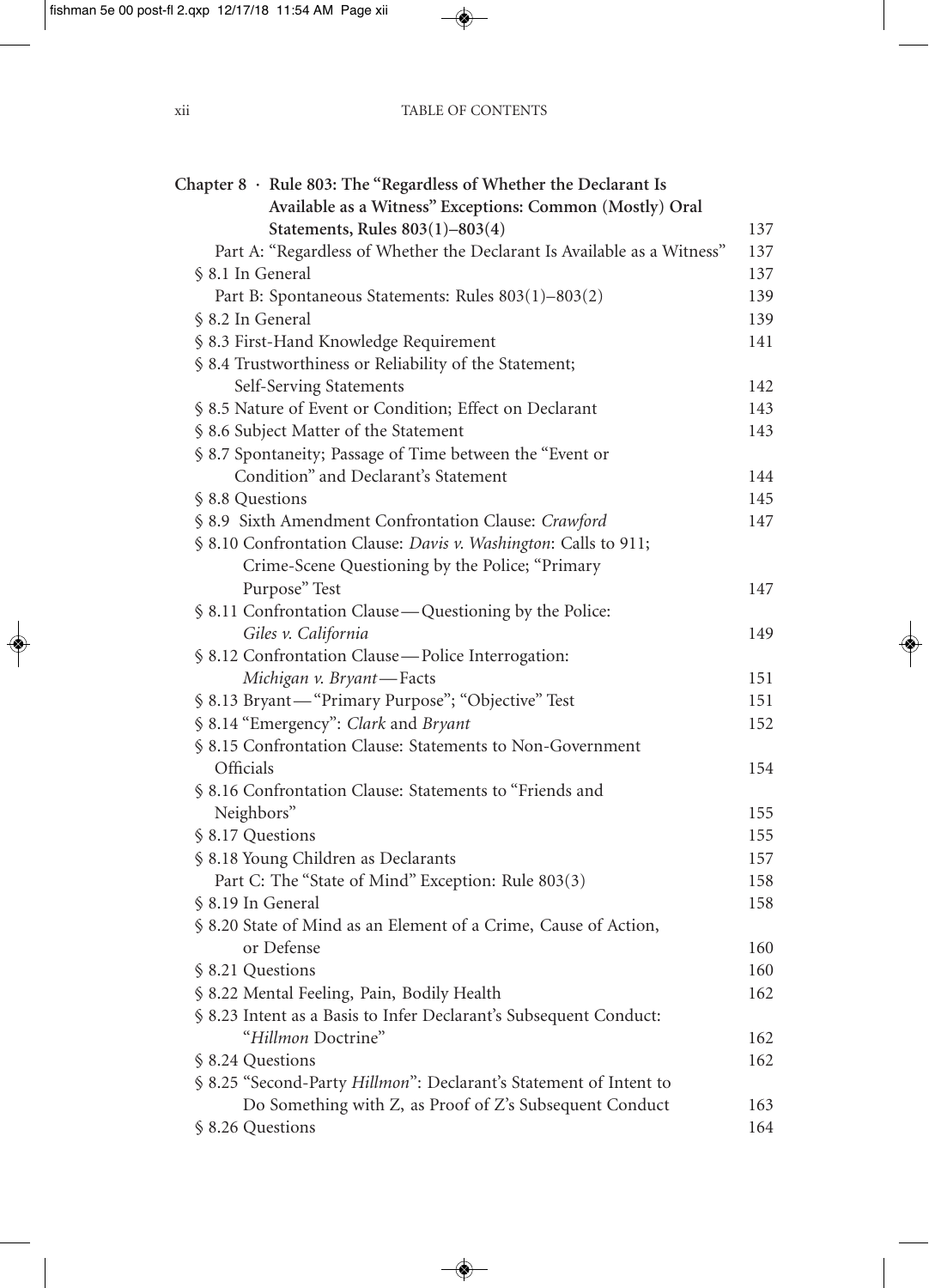| § 8.27 "Then-Existing" vs. "Backward-Looking" Statements;                                                                     |            |
|-------------------------------------------------------------------------------------------------------------------------------|------------|
| "Statement of Memory or Belief"                                                                                               | 166        |
| § 8.28 Questions                                                                                                              | 167        |
| § 8.29 Homicide Cases: Victim's Fear of Defendant                                                                             | 168        |
| § 8.30 Questions                                                                                                              | 169        |
| § 8.31 Will Cases                                                                                                             | 170        |
| § 8.32 Questions                                                                                                              | 171        |
| § 8.33 Sixth Amendment Confrontation Clause                                                                                   | 171        |
| § 8.34 Questions                                                                                                              | 172        |
| Part D: Statements for Medical Diagnosis or Treatment: Rule 803(4)                                                            | 174        |
| § 8.35 In General                                                                                                             | 174        |
| § 8.36 First-Hand Knowledge; Second-Party Statements                                                                          | 175        |
| § 8.37 "For Medical Diagnosis or Treatment"                                                                                   | 176        |
| § 8.38 Child as Declarant in a Child Abuse Prosecution                                                                        | 177        |
| § 8.39 "Pertinent"; Cause; Fault                                                                                              | 177        |
| § 8.40 Interplay with Other Rules                                                                                             | 178        |
| § 8.41 Questions                                                                                                              | 178        |
| § 8.42 Sixth Amendment Confrontation Clause                                                                                   | 179        |
| § 8.43 Statements to Child Abuse, Domestic Violence and                                                                       |            |
| Sexual Assault Counselors                                                                                                     | 180        |
| § 8.44 Questions                                                                                                              | 180        |
| Chapter $9 \cdot$ Rule 803: The "Regardless of Whether the Declarant Is<br>Available as a Witness" Exceptions: Common Written |            |
| Statements-Rules 612 & 803(5)-803(10)<br>Part A: Introduction                                                                 | 183        |
|                                                                                                                               | 183        |
| § 9.1 Overview                                                                                                                | 183        |
| Part B: "Refreshing Recollection," Rule 612; "Recorded Recollection," Rule                                                    |            |
| 803(5)                                                                                                                        | 183        |
| 1. Refreshing Recollection: Fed. R. Evid. Rule 612<br>§ 9.2 In General                                                        | 183        |
|                                                                                                                               | 183<br>186 |
| § 9.3 Any Writing May Be Used<br>§ 9.4 "While Testifying"; "Before Testifying"; Privileged Writings                           | 186        |
| a. While testifying                                                                                                           | 186        |
| b. Before testifying                                                                                                          | 186        |
| c. Procedure                                                                                                                  | 186        |
| d. Privileged writings                                                                                                        | 187        |
| § 9.5 The Jencks Act: 18 U.S.C. § 3500                                                                                        | 187        |
| 2. Recorded Recollection: Fed. R. Evid. 803(5)                                                                                | 188        |
| § 9.6 Rule 803(5): "Recorded Recollection"                                                                                    | 188        |
| § 9.7 Rule 803(5): Requirements and Issues                                                                                    | 189        |
| § 9.8 Declarant/Witness                                                                                                       | 189        |
| § 9.9 Read, but Not Received                                                                                                  | 190        |
| § 9.10 "Record"                                                                                                               | 190        |
|                                                                                                                               |            |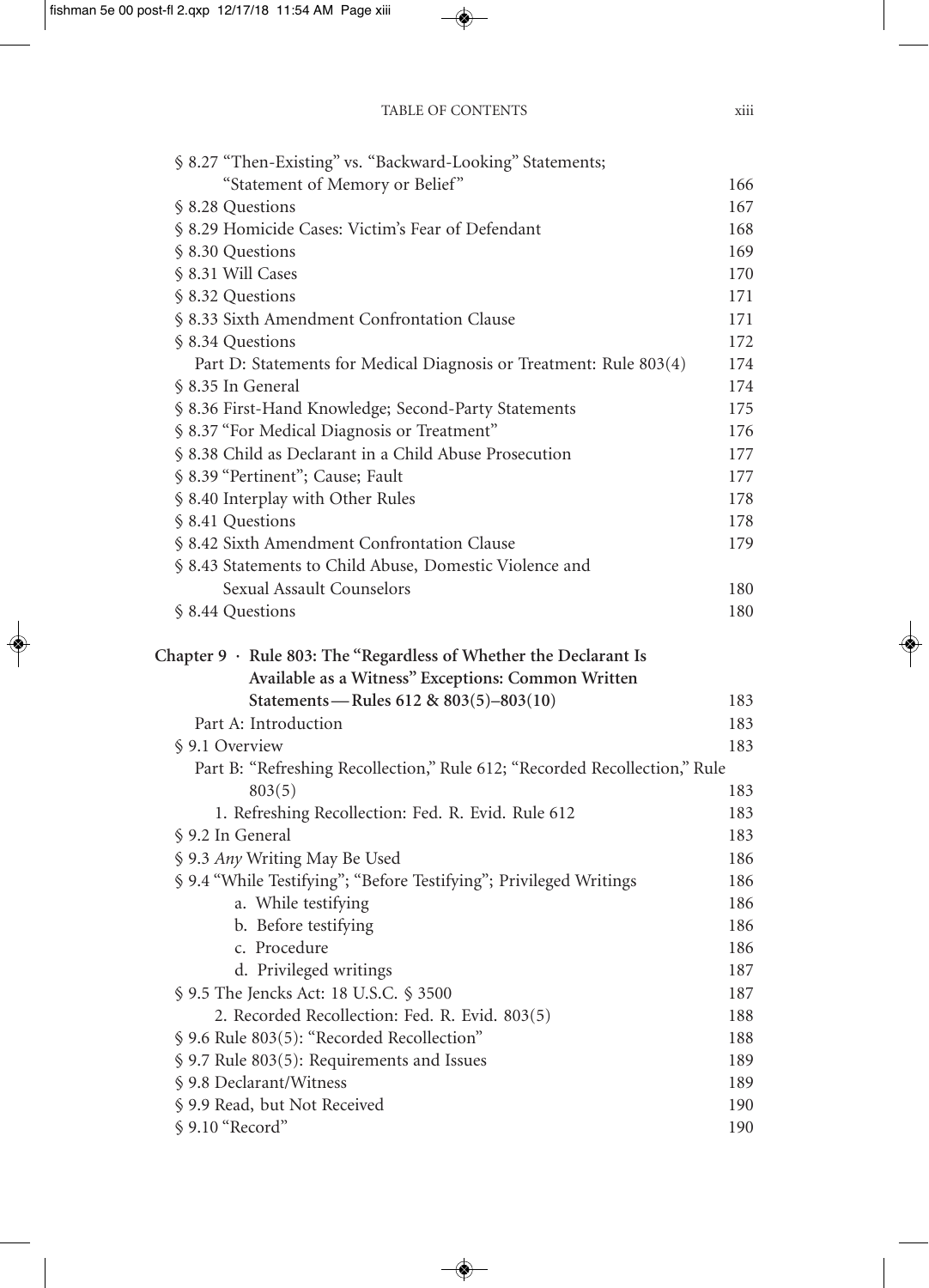| § 9.11 A Straightforward Example                                   | 190 |
|--------------------------------------------------------------------|-----|
| § 9.12 Multiple-Person Documents                                   | 192 |
| § 9.13 Questions                                                   | 192 |
| § 9.14 "Now Cannot Recall Well Enough"                             | 194 |
| § 9.15 "Made or Adopted"; "Fresh in Memory"                        | 194 |
| § 9.16 Questions                                                   | 195 |
| § 9.17 Time; Accuracy; Foundational Testimony                      | 197 |
| § 9.18 Sixth Amendment Confrontation Clause                        | 197 |
| § 9.19 Questions                                                   | 198 |
| Part C: Records of Regularly Conducted Activity (The "Business"    |     |
| Records" Exception): Rules 803(6)-803(7)                           | 200 |
| § 9.20 In General                                                  | 200 |
| § 9.21 "Business, Organization, Occupation, or Calling"            | 203 |
| § 9.22 Records of Criminal Activity                                | 203 |
| § 9.23 Original Source of Information                              | 204 |
| § 9.24 Questions                                                   | 205 |
| § 9.25 Multiple Hearsay (1)                                        | 208 |
| § 9.26 Making the Record: Time, Duty, "Regularity"                 | 208 |
| § 9.27 Questions                                                   | 209 |
| § 9.28 Keeping the Record                                          | 211 |
| § 9.29 Subject Matter and Contents of the Record                   | 211 |
| § 9.30 Multiple Hearsay (2): "Compression"                         | 212 |
| § 9.31 Questions                                                   | 212 |
| § 9.32 Procedures for Admission                                    | 215 |
| § 9.33 Computerized Records; Data Compilations                     | 216 |
| § 9.34 Records Created by Multiple Entities                        | 216 |
| § 9.35 The "Trustworthiness" Clause                                | 217 |
| § 9.36 The Sixth Amendment Confrontation Clause                    | 219 |
| § 9.37 Interplay with Other Rules                                  | 219 |
| § 9.38 Fed. R. Evid. 803(7): Absence of Entry in Business Record   | 220 |
| Part D: Public Records and Reports: Rules 803(8), 803(9) & 803(10) | 221 |
| § 9.39 Fed. R. Evid. 803(8)                                        | 221 |
| § 9.40 Procedure for Admission                                     | 222 |
| § 9.41 Trustworthiness                                             | 223 |
| $\$$ 9.42 The Three Subsections of Fed. R. Evid. 803(8)(A)         | 224 |
| § 9.43 Rule 803(8)(A)(i): Activities of the Office or Agency       | 224 |
| § 9.44 Rule 803(8)(A)(ii): Matters Observed and Reported           |     |
| Pursuant to Duty                                                   | 226 |
| § 9.45 Rule 803(8)(A)(ii): Law Enforcement Exclusionary Clause;    |     |
| <b>Confrontation Clause</b>                                        | 228 |
| § 9.46 Fed. R. Evid. 803(8)(A)(iii): "Factual Findings"            | 230 |
| $\$$ 9.47 Rule 803(8)(A)(iii) and the Trustworthiness Clause       | 233 |
| § 9.48 Questions                                                   | 235 |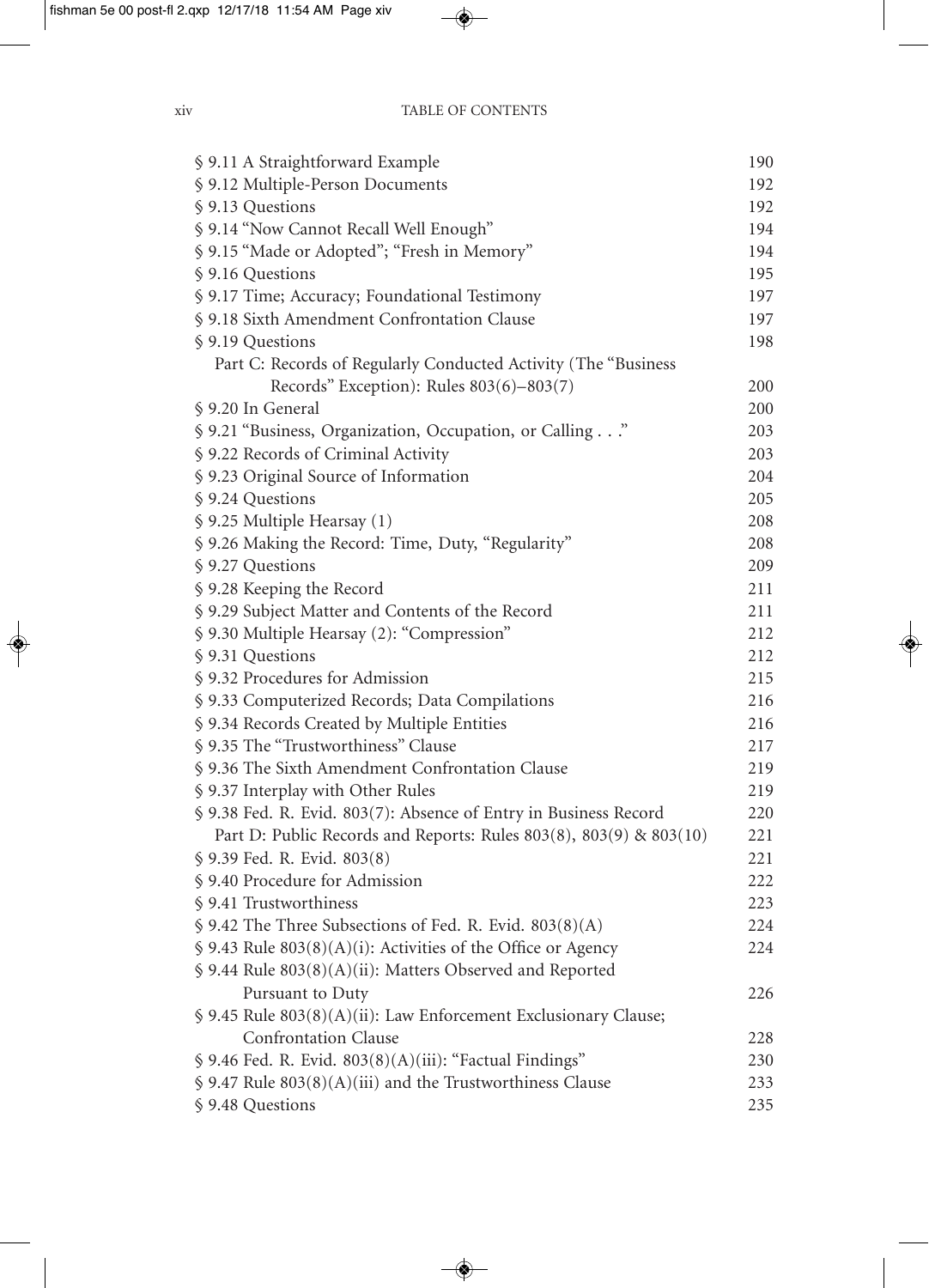| $$9.49$ Government's Use of $803(8)(A)(ii)$ and $803(8)(A)(iii)$ in        |     |
|----------------------------------------------------------------------------|-----|
| a Criminal Case                                                            | 237 |
| § 9.50 Forensic Reports and the Confrontation Clause: "Purists,"           |     |
| "Rejectionists" and Justice Thomas                                         | 239 |
| § 9.51 Forensic Reports and the Confrontation Clause:                      |     |
| Melendez-Diaz                                                              | 240 |
| § 9.52 Forensic Reports and the Confrontation Clause:                      |     |
| Bullcoming v. New Mexico                                                   | 241 |
| § 9.53 Forensic Reports and the Confrontation Clause:                      |     |
| Williams v. Illinois                                                       | 242 |
| § 9.54 Forensic-Related Records That Are Not Testimonial                   | 244 |
| § 9.55 Autopsies in Homicide Prosecutions                                  | 244 |
| § 9.56 Rule 803(9): Records of Vital Statistics                            | 246 |
| § 9.57 Rule 803(10): Absence of Public Record or Entry                     | 247 |
| Chapter $10 \cdot$ Rule 803: The "Regardless of Whether the Declarant Is   |     |
| Available as a Witness" Exceptions: Miscellaneous                          |     |
| Exceptions Rules $803(11) - 803(23)$                                       | 249 |
| § 10.1 Introduction                                                        | 249 |
| § 10.2 Rule 803(11): Records of Religious Organizations                    | 249 |
| § 10.3 Rule 803(12): Marriage, Baptismal, and Similar Certificates         | 250 |
| § 10.4 Rule 803(13): Family Records                                        | 251 |
| § 10.5 Rule 803(14): Records of Documents Affecting an Interest            |     |
| in Property                                                                | 251 |
| § 10.6 Rule 803(15): Statements in Documents Affecting an Interest         |     |
| in Property                                                                | 252 |
| § 10.7 Rule 803(16): Statements in Ancient Documents                       | 252 |
| § 10.8 Rule 803(17): Market Reports, Commercial Publications               | 253 |
| § 10.9 Rule 803(18): Learned Treatises                                     | 254 |
| § 10.10 Rule 803(19): Reputation Concerning Personal or                    |     |
| Family History                                                             | 256 |
| § 10.11 Rule 803(20): Reputation Concerning Boundaries or                  |     |
| General History                                                            | 256 |
| § 10.12 Rule 803(21): Reputation as to Character                           | 257 |
| § 10.13 Rule 803(22): Judgment of Previous Conviction                      | 257 |
| § 10.14 Questions                                                          | 260 |
| § 10.15 Rule 803(23): Judgment as to Personal, Family or                   |     |
| General History, or Boundaries                                             | 263 |
| § 10.16 Rule 803(24)                                                       | 263 |
| Chapter $11 \cdot$ Rule 804: Exceptions to the Rule against Hearsay — When |     |
| the Declarant Is Unavailable as a Witness                                  | 265 |
| § 11.1 Introduction                                                        | 265 |
| Part A: Defining "Unavailable": Rule 804(a)                                | 266 |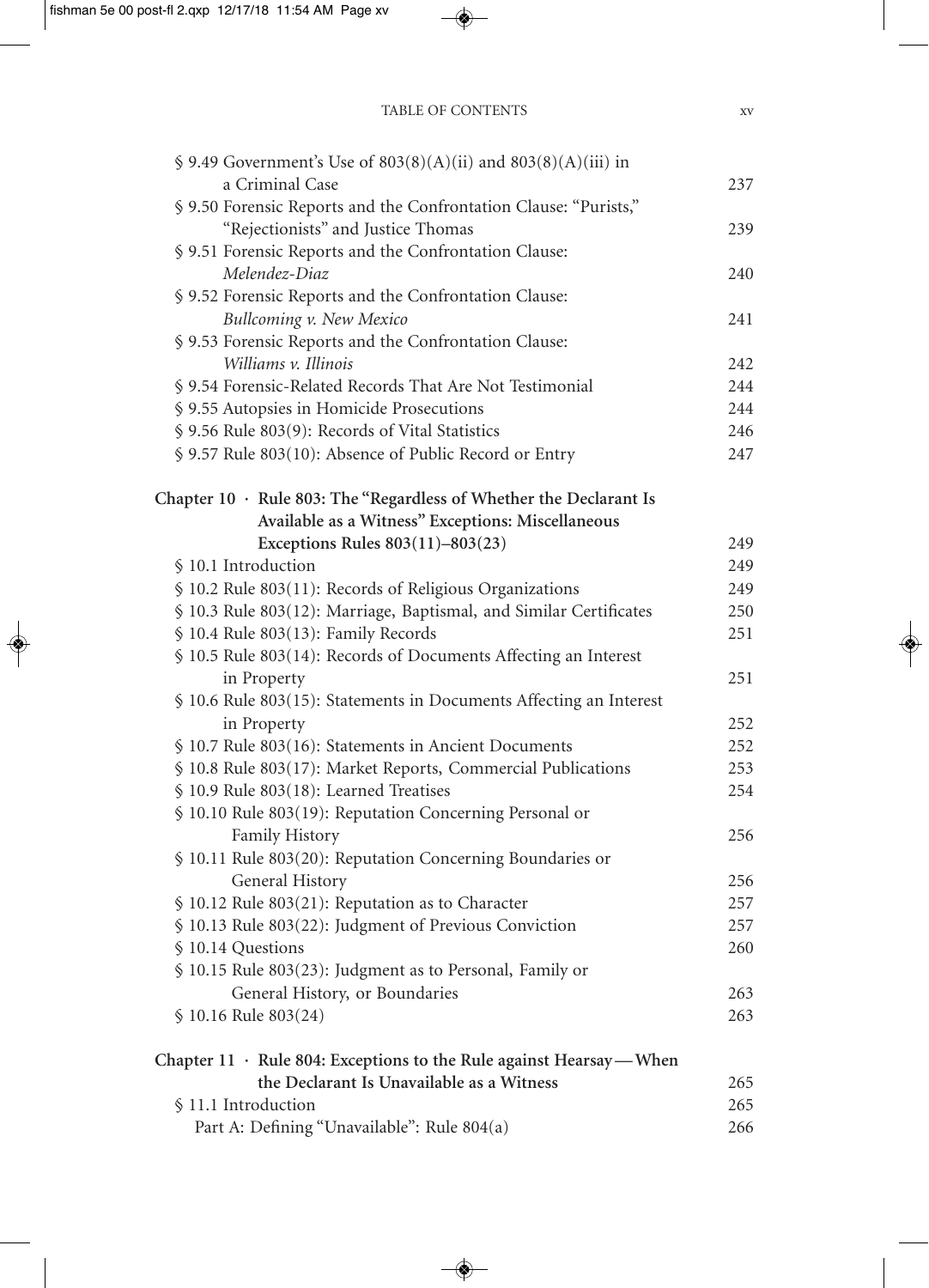| § 11.2 Fed. R. Evid. 804(a): "Declarant Unavailable"        | 266 |
|-------------------------------------------------------------|-----|
| $$11.3$ Rule 804(a)(1): Privilege                           | 267 |
| $$11.4$ Rule 804(a)(2): Refusal to Testify                  | 268 |
| $$11.5$ Rule 804(a)(3): Lack of Memory                      | 268 |
| $$11.6$ Rule 804(a)(4): Death, Illness, Infirmity           | 269 |
| $$11.7$ Rule 804(a)(5): Absent from the Hearing             | 269 |
| Part B: Rule 804(b): The Exceptions                         | 270 |
| § 11.8 Rule 804(b): Overview                                | 270 |
| 1. Former Testimony                                         | 271 |
| $$11.9$ Rule $804(b)(1)$                                    | 271 |
| § 11.10 Questions                                           | 274 |
| § 11.11 "Similar Motive"                                    | 275 |
| § 11.12 "Opportunity"                                       | 276 |
| § 11.13 Questions                                           | 276 |
| § 11.14 Objections                                          | 281 |
| § 11.15 Questions                                           | 282 |
| § 11.16 "Predecessor in Interest"                           | 284 |
| § 11.17 Questions                                           | 286 |
| § 11.18 Other Rules and Exceptions                          | 288 |
| § 11.19 Sixth Amendment Confrontation Clause                | 288 |
| 2. Statement under Belief of Impending Death ("Dying        |     |
| Declarations")                                              | 288 |
| § 11.20 Introduction                                        | 288 |
| § 11.21 Rule 804(b)(2): Statement under Belief of           |     |
| <b>Impending Death</b>                                      | 289 |
| § 11.22 Satisfying the Requirements                         | 289 |
| § 11.23 "Unavailability"; "Prosecutions for Homicide"       | 291 |
| § 11.24 Sixth Amendment Confrontation Clause                | 291 |
| § 11.25 Other Hearsay Exceptions                            | 292 |
| § 11.26 Questions                                           | 292 |
| 3. Statements against Interest                              | 293 |
| $$11.27$ Rule 804(b)(3)                                     | 293 |
| § 11.28 "Believed It to Be True"                            | 294 |
| § 11.29 Use in Civil Litigation; "Interests" Included       |     |
| within the Rule                                             | 295 |
| § 11.30 "Against Interest": Statements That Are Both        |     |
| Self-Serving and Dis-Serving                                | 296 |
| $$11.31$ Contrasting Rule 804(b)(3) and Rule 801(d)(2)      | 297 |
| § 11.32 Questions                                           | 297 |
| § 11.33 Statements against Penal Interest: Use by           |     |
| Defendant in Criminal Cases                                 | 299 |
| § 11.34 The "Trustworthiness" Requirement                   | 299 |
| § 11.35 Questions                                           | 302 |
| § 11.36 Statement against Penal Interest: Use by Prosecutor | 305 |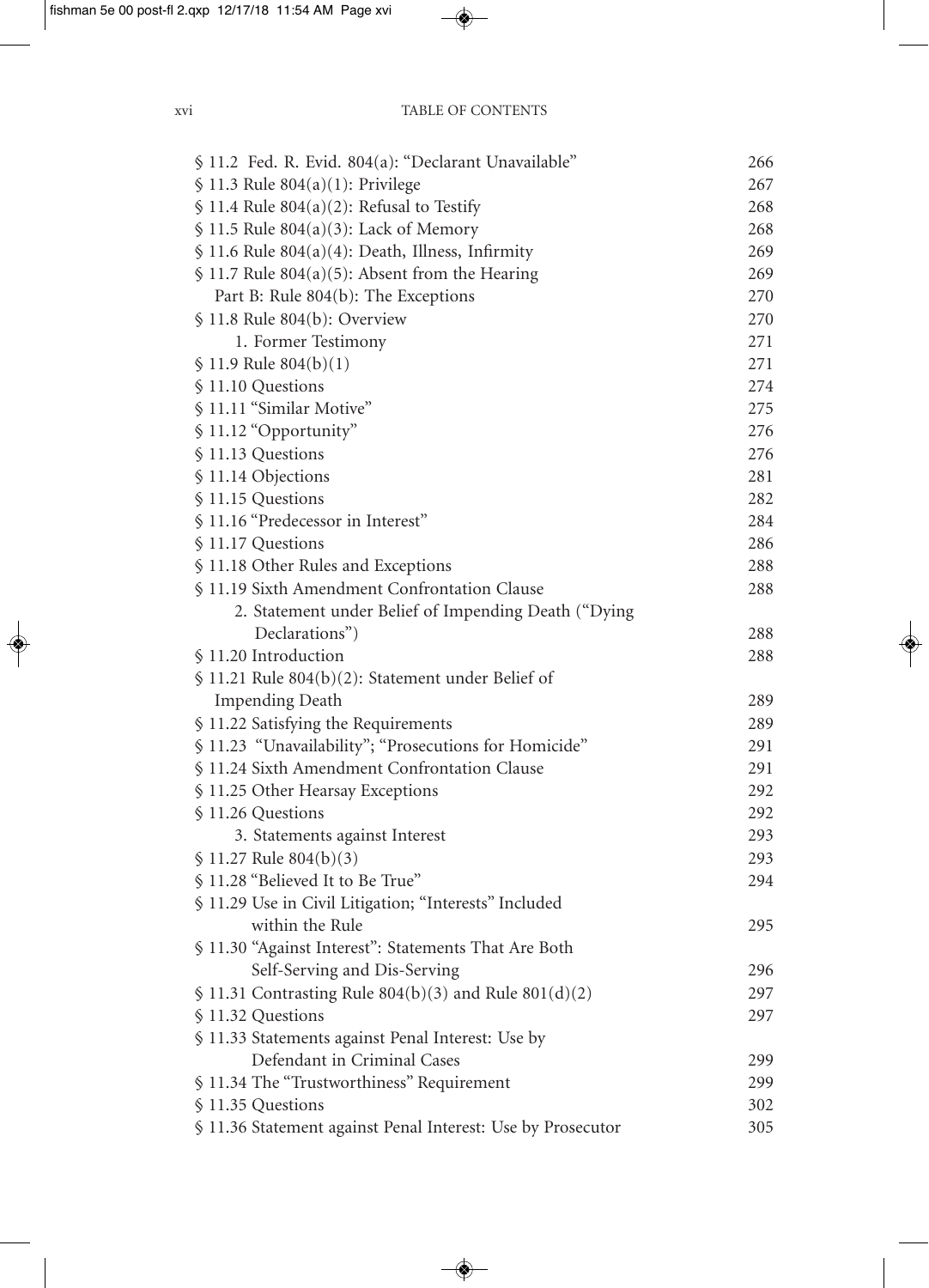| § 11.37 "Against Interest"                                     | 305 |
|----------------------------------------------------------------|-----|
| § 11.38 Williamson: Individual Statement or Narration          |     |
| as a Whole; "Collateral" Statements                            | 306 |
| § 11.39 Sixth Amendment Confrontation Clause                   | 307 |
| $$11.40$ Rule 804(b)(3); Rule 801(d)(2)(E); Rule 803(3)        |     |
| ("Second-Party Hillmon")                                       | 308 |
| § 11.41 Guarantees of Trustworthiness                          | 310 |
| § 11.42 Questions                                              | 310 |
| 4. Statement of Personal or Family History                     | 313 |
| $$11.43$ Rule $804(b)(4)$                                      | 313 |
| § 11.44 Rule 804(b)(4)(A): Declarant's Own Personal            |     |
| History                                                        | 314 |
| § 11.45 Rule 804(b)(4)(B): Statement Concerning Family         |     |
| History of Another                                             | 314 |
| 5. Deleted Rule 804(b)(5)                                      | 315 |
| § 11.46 "Old" Rule 804(b)(5)                                   | 315 |
| 6. Statement Offered against a Party Who Wrongfully Caused the |     |
| Declarant's Unavailability                                     | 315 |
| $$11.47$ Rule 804(b)(6)                                        | 315 |
| § 11.48 A Domestic Violence Scenario                           | 316 |
| § 11.49 "Caused" or "Acquiesced"                               | 317 |
| § 11.50 "Wrongfully"                                           | 318 |
| § 11.51 Confrontation Clause: Giles v. California - The        |     |
| Intent Requirement                                             | 319 |
| § 11.52 Giles: Rationale for the Decision                      | 320 |
| § 11.53 Burden of Persuasion; Evidence to Be Considered        | 320 |
| $$11.54$ Applying Rule 804(b)(6) and the Confrontation         |     |
| Clause Forfeiture Doctrine: Domestic Violence Cases            | 321 |
| § 11.55 Applying Rule 804(b)(6) and the Forfeiture             |     |
| Doctrine: An Organized Crime Scenario                          | 323 |
| Chapter 12 · The "Residual Exception": Rule 807                | 325 |
| § 12.1 In General                                              | 325 |
| § 12.2 "Material"; "More Probative"                            | 327 |
| § 12.3 Questions                                               | 327 |
| § 12.4 "Circumstantial Guarantees of Trustworthiness"          | 328 |
| § 12.5 Questions                                               | 330 |
| § 12.6 Confrontation Clause; Trustworthiness                   | 334 |
| § 12.7 Pending Revision of Rule 807                            | 335 |
|                                                                |     |
|                                                                |     |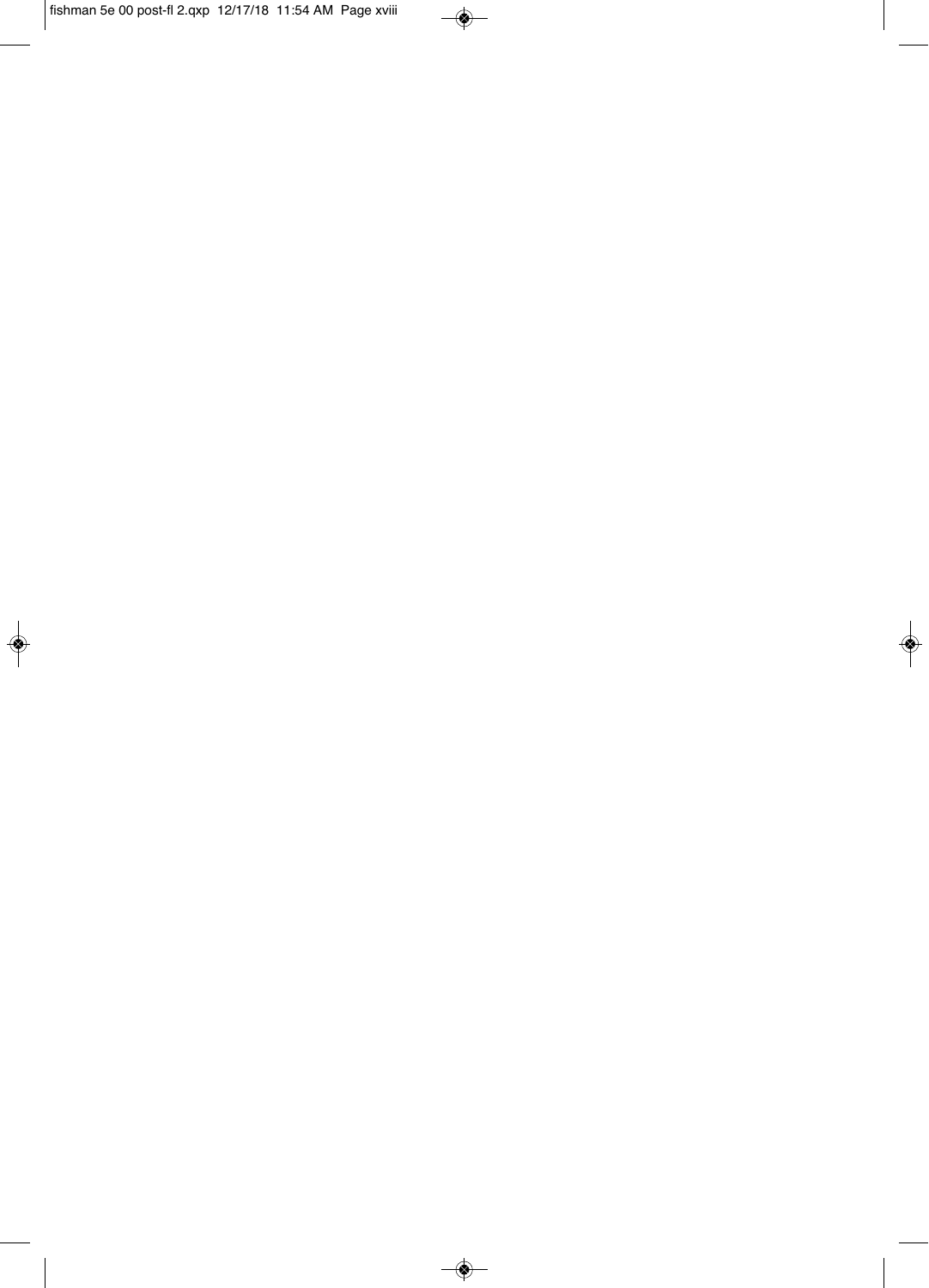#### **Preface**

"I've already spent a ridiculous amount of money on a casebook and separate rules pamphlet. There are hornbooks and manuals that cover all of evidence. Why should I buy a book that only deals with hearsay?"

Good question. Here are my answers:

- 1. Hearsay is an important subject. It is a major component of your evidence course; it is one of those subjects that every lawyer should understand.
- 2. Hearsay is one of the most difficult bodies of law you will ever encounter in law school. The basic concept is a tricky one; once you've mastered that, you have to deal with dozens of technical exceptions, written and unwritten.
- 3. This book will help you learn it.

Let me expand a little on each of these reasons.

*1. Hearsay is an important subject.*

Hearsay pervades everything a lawyer does in a courtroom; it is impossible to try even the simplest case without encountering it. The leading evidence casebooks devote anywhere from 20–40 percent of their length to the hearsay rule and its exceptions; professors spend an equivalent percentage of classroom time covering the subject.

*2. Hearsay is a difficult subject.*

The hearsay *rule* is simple enough; hearsay is not admissible unless any of the following provides otherwise:

a federal statute;

these rules; or

other rules prescribed by the Supreme Court.

The legal profession has struggled for more than a century just to come up with a basic *definition* of hearsay. Even though hearsay is now defined by statute—thank goodness for the Federal Rules of Evidence!—there are numerous "unwritten exceptions" to the definition, as well as eight statutory exceptions to the definition, each of which creates a category of evidence that fits the definition (or appears to), but is classified as *non*-hearsay. In addition, there are 29 statutory exceptions to the hearsay rule, <sup>1</sup> each of which creates a category of evidence that is hearsay but is nevertheless

<sup>1.</sup> There are 23 exceptions codified in Fed. R. Evid. 803, five exceptions in Fed. R. Evid. 804, and a "residual" exception in Fed. R. Evid. 807.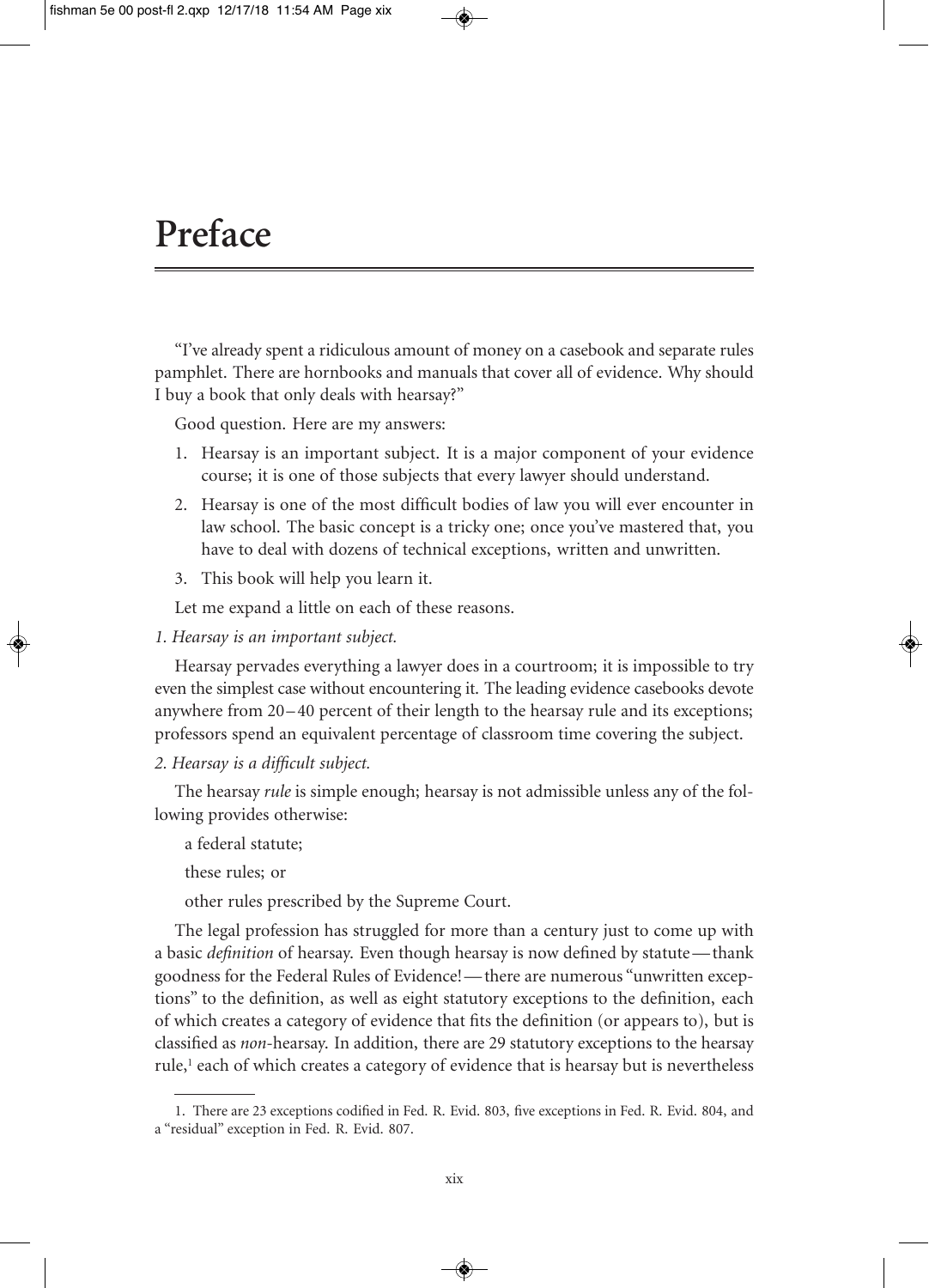admissible over a hearsay objection. Each of these statutory exceptions has its own requirements, procedural wrinkles, legislative history, and judicial gloss.

To learn this body of law and apply it correctly is a major challenge. Suppose, for example, I want to call W, a witness who will testify, "On March 1, X said to me, 'I'm going out with Frank tonight.'" Under some circumstances, what X said to W is not hearsay; under some circumstances it fits the basic definition of hearsay but is not hearsay because what X said fits within an exception to the hearsay definition; under other circumstances what X said is hearsay but fits within an exception to the hearsay rule; in still other circumstances, it is hearsay and does not fit within any exception; and yet in other circumstances, it is hearsay but judges disagree as to whether it fits within an exception to the hearsay rule.

Additional complicating factors include constitutional considerations (in particular, the Fifth Amendment privilege against self-incrimination and the Sixth Amendment Confrontation Clause), as well as the concept of multiple hearsay.

To repeat the basic point: hearsay is a difficult subject.

#### *3. This book will help you learn it.*

This book will help you learn hearsay because it breaks down each element of the hearsay definition, and each exception to the definition or to the rule, into its component parts. For example, for each hearsay exception, this book:

- Outlines the policies underlying the provision
- Lists and explains the requirements that must be satisfied for the evidence to fit within the exception
- Explains additional issues that have arisen or are likely to arise
- Explains how a rule interacts with other rules of evidence
- Spells out the procedural and tactical considerations that must be understood to appreciate how the rule "plays" in the courtroom
- Gives review questions and answers so you can test and apply what you've learned
- Has an associated website, http://www.caplaw.com/hearsay, which will post updates on major developments in hearsay law. And if you want to reach me directly, email me at Fishman.hearsay@gmail.com.

Don't misunderstand: you are not getting a simplified, comic book version of hearsay. This book will help you learn hearsay as you want to learn it, to do well on your final, on the bar exam, and in practice.

Along the way, I also explain the hearsay significance of: a ham sandwich, Humpty Dumpty, the Greek god of wine, Tim McGraw, dog saliva, IBM's computer and Jeopardy champion "Watson," my wife Betty, William Shakespeare, the Chicago Cubs, 1950's TV shows, peat moss, a squeaky boot, Jonathan Rhys Meyers, Leonardo Di-Caprio, the French Army, the speed of sound, and the way criminals treat their girlfriends. As a bonus, I even tell you a little bit about what "love" means.